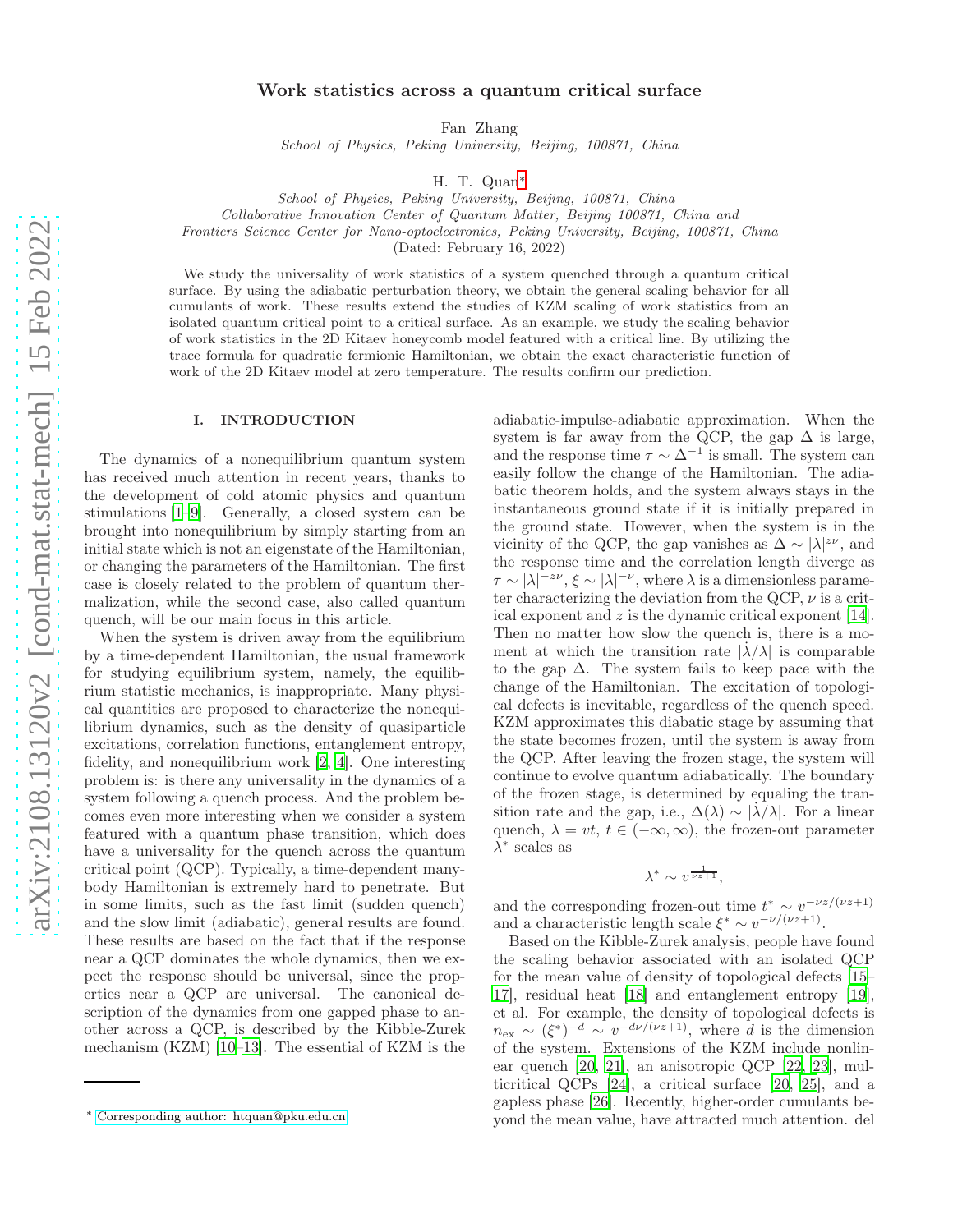where  $\gamma_n(t) = \int_{t_0}^t dt' E_n(t')$ . Then Eq. [\(1\)](#page-1-0) becomes  $\sum$ 

$$
\partial_t \tilde{a}_n(t) = -\sum_m \tilde{a}_m(t) \langle u_n | \partial_t | u_m \rangle e^{i(\gamma_n(t) - \gamma_m(t))}
$$

The solution is

$$
\tilde{a}_n(t) = -\sum_m \int_{t_0}^t dt' \tilde{a}_m(t') \langle u_n | \partial_{t'} | u_m \rangle e^{i(\gamma_n(t') - \gamma_m(t'))}
$$

$$
= -\sum_m \int_{\lambda_0}^{\lambda} d\lambda' \tilde{a}_m(\lambda') \langle u_n | \partial_{\lambda'} | u_m \rangle e^{i(\tilde{\gamma}_n(\lambda') - \tilde{\gamma}_m(\lambda'))},
$$
\n(3)

where  $\tilde{\gamma}_n(\lambda) = v^{-1} \int_{-\infty}^{\lambda} d\lambda' E_n(\lambda')$ . In the quasiparticle picture, the eigenstate  $|u_n\rangle$  can be decomposed into independent k modes. Under the single-particle approximation, if the initial state is the ground state of  $H(\lambda(t_0)),$ the probability  $p_k = |\tilde{a}_k|^2$  for exciting one quasiparticle in mode k with energy  $\omega_k$  at the end of the protocol can be written as [\[2\]](#page-7-2)

<span id="page-1-2"></span>
$$
p_k \approx \int_{\lambda_0}^{\lambda_1} d\lambda' \left| \langle 1_k | \partial_{\lambda'} | 0_k \rangle e^{iv^{-1} \int_{-\infty}^{\lambda'} d\lambda'' \omega_k(\lambda'')} \right|^2.
$$
 (4)

Near the QCP, the general scaling argument implies that

<span id="page-1-1"></span>
$$
\omega_k(\lambda) = \lambda^{z\nu} F(\frac{k}{\lambda^{\nu}}), \quad \langle 1_k | \partial_{\lambda} | 0_k \rangle = \frac{1}{\lambda} G(\frac{k}{\lambda^{\nu}})
$$
(5)

where  $F(x)$  and  $G(x)$  are two non-universal functions with universal asymptotic expression  $F(x) \propto x^2$  and  $G(x) \propto 1/x^{1/\nu}$  for  $x \gg 1$ , due to the fact that high momentum spectrum does not dependent on  $\lambda$  [\[2,](#page-7-2) [30\]](#page-7-22). We change the variable

$$
\eta = \lambda k^{-1/\nu}
$$

and substitute Eq. [\(5\)](#page-1-1) into Eq. [\(4\)](#page-1-2). We obtain

$$
p_k \approx \left| \int d\eta \frac{1}{\eta} G(\frac{1}{\eta^{\nu}}) e^{i \frac{k^{1/\nu + z}}{v} \int_{-\infty}^{\eta} d\eta' F(1/\eta') \eta'^{z\nu}} \right|^2, \quad (6)
$$

which depends on k only through the dimensionless combination  $k^{(1+z\nu)/\nu}/v$ . It implies that there exists a characteristic length scale

$$
\xi^* \sim (k^*)^{-1} \simeq v^{-\frac{\nu}{z\nu+1}}
$$

which is consistent with the prediction of KZM.

Now we consider the work statistics. We start with the initial density matrix  $\hat{\rho}_0$ . The dynamics is governed by the Hamiltonian  $H(t)$ . We adapt the two-point measurement scheme, i.e., we measure the instantaneous eigenenergy at initial time  $t = t_0$  and final time  $t = t_1$ . The probability distribution of work is

$$
p(w) = \sum_{n,m} \delta \left[ w - \left( E'_n - E_m \right) \right] p_{nm} \left\langle u_m \right| \hat{\rho}_0 \left| u_m \right\rangle,
$$

Campo used an exactly solvable 1D transverse Ising chain to show that all cumulants of topological defects exhibit the same scaling behavior [\[27](#page-7-18)]. Later, Gómez-Ruiz et al. generalized this model-dependent universality to general topological defects production process, and showed that the full counting statistics of the topological defects production is actually universal [\[28](#page-7-19)]. In parallel, Fei et al. also showed that aside from the statistics of topological defects, the work statistics exhibits universality, too [\[29\]](#page-7-20). Nevertheless, these studies only consider the canonical case when the system is quenched through an isolated QCP. Here, we extend these studies by considering a linear quench through a critical surface, and find distinct scaling behavior of the work statistics, as well as of the topological defects. We will use the 2D Kitaev honeycomb model as an example to demonstrate our results.

This article is organized as follows. In Sec. II, we use the adiabatic perturbation theory to derive the scaling behavior of the work statistics. In Sec. III, we use the 2D Kitaev honeycomb model to demonstrate the validity of our main results. In Sec. IV, we discuss our results and make a summary.

## II. KZM AND WORK STATISTICS ACROSS A QUANTUM CRITICAL SURFACE

In this section, we first briefly review the adiabatic perturbation theory to the KZM [\[16,](#page-7-21) [30\]](#page-7-22), and apply it to work statistics. We consider a closed quantum system under a linear quench, i.e.,  $H(t) = H(\lambda(t))$ , where  $\lambda(t) = vt, t \in (t_0, t_1)$  is the work parameter. The initial and final values are denoted as  $\lambda_0 \equiv vt_0$ , and  $\lambda_1 \equiv vt_1$ , respectively. We assume the low energy excitation near the QCP can be described by quasiparticles, and the dispersion relation is  $\omega_k = c|k|^z$  [\[31](#page-7-23)]. Here c is a constant and k denotes the momentum. And we further adapt the single-particle excitation approximation [\[29\]](#page-7-20) that at most one quasiparticle can be excited in every mode [\[32\]](#page-7-24).

For a time dependent Hamiltonian  $H(t)$ , we first expand the state  $|\psi(t)\rangle$  in terms of the instantaneous eigenstate  $|u_n(t)\rangle$ 

$$
|\psi(t)\rangle = \sum_{n} a_n(t) |u_n(t)\rangle.
$$

From the Schrödinger equation  $i\partial_t|\psi\rangle = \hat{H}(t)|\psi\rangle$ , the *n*th coefficient  $a_n(t)$  satisfies the following equation

<span id="page-1-0"></span>
$$
i\partial_t a_n(t) + i \sum_m a_m(t) \langle u_n | \partial_t | u_m \rangle = E_n(t) a_n(t), \qquad (1)
$$

where  $E_n(t)$  is the instantaneous eigenenergy of the Hamiltonian  $\hat{H}(t)$  corresponding to the eigenstate  $|u_n(t)\rangle$ . And we do a gauge transformation

$$
\tilde{a}_n(t) = e^{-i\gamma_n(t)} a_n(t) \tag{2}
$$

.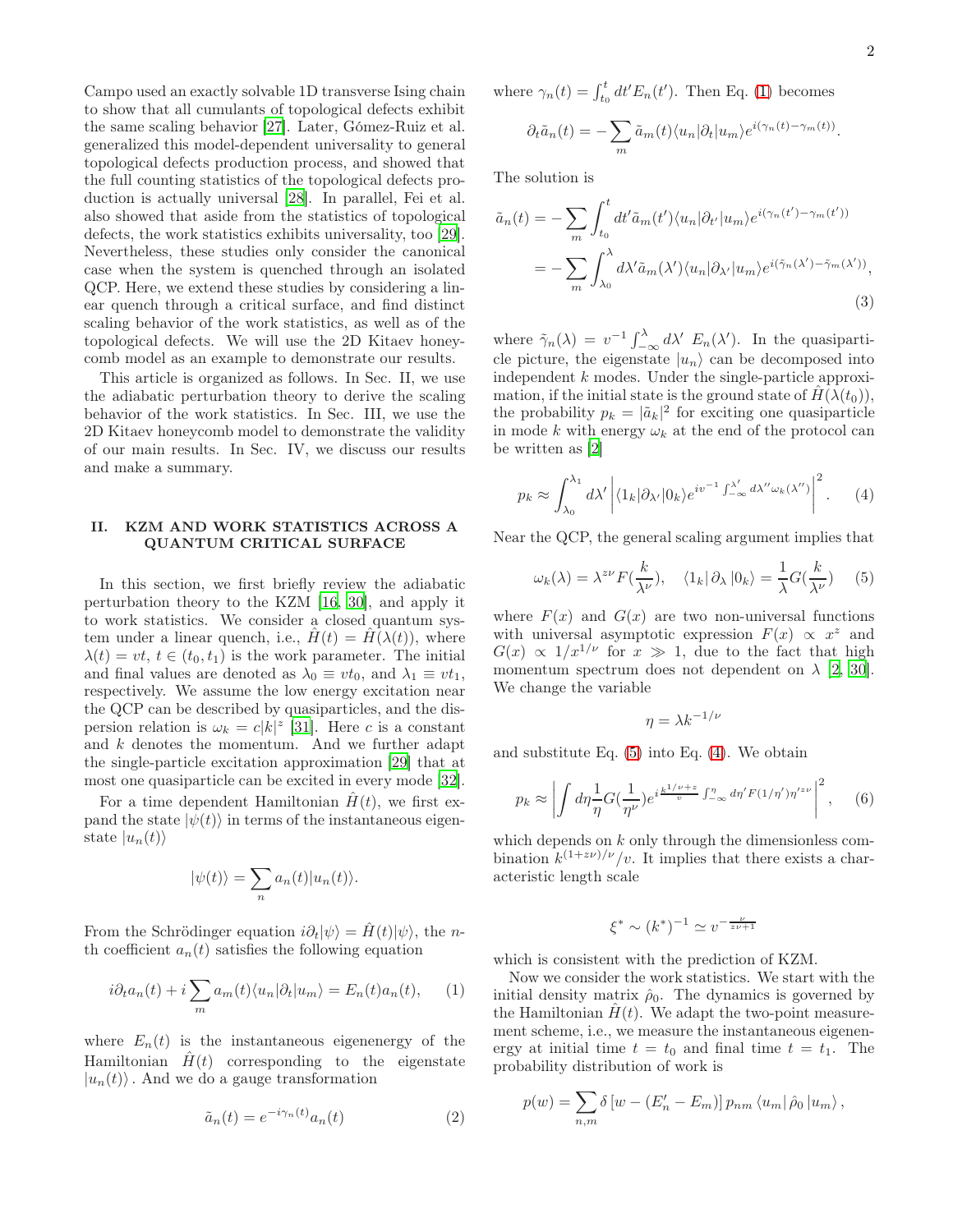<span id="page-2-0"></span>.

where  $\langle u_m \rangle (\langle u'_n \rangle)$  is the measured eigenstate of  $\hat{H}(t_0)(\hat{H}(t_1))$  corresponding to the eigenenergy  $E_m(E'_n)$ . The transition probability is  $p_{nm} = |\langle u'_n | \hat{U}(t_1, t_0) | u_m \rangle|^2$ with the evolution operator  $\hat{U}(t_1,t_0) = \mathcal{T} e^{-i \int_{t_0}^{t_1} \hat{H}(t) dt}$ where  $\mathcal T$  is the time-ordering operator. The energy difference  $E'_n - E_m$  is defined as the fluctuating work for one realization. It is more convenient to consider the characteristic function of work (CFW), defined as the Fourier transform of the probability distribution  $p(w)$ 

$$
Z(\chi) = \int_{-\infty}^{\infty} dw e^{i\chi w} p(w)
$$
  
= Tr[ $\hat{U}^{\dagger}(t_1, t_0) e^{i\chi \hat{H}(t_1)} \hat{U}(t_1, t_0) e^{-i\chi \hat{H}(t_0)} \hat{\rho}_0].$  (7)

The cumulant generating function (CGF) is defined as the logarithm of the CFW and allows a series expansion around  $\chi = 0$ 

$$
\mathcal{G}(\chi) \equiv \frac{1}{N} \ln Z(\chi) = \sum_{n=1}^{\infty} \frac{(i\chi)^n}{n!} \kappa_n,
$$

where  $\kappa_n \equiv (-i)^n \partial^n \mathcal{G}(\chi) / \partial \chi^n$  is the *n*-th cumulant of work.

In the quasiparticle picture, the statistics of excitations can be described by a combination of  $N$  Bernoulli trials associated with the probability  $p_k$  of exciting a quasiparticle in mode  $k$  [\[27](#page-7-18)[–29\]](#page-7-20). And the work statistics is related to the statistics of excitation by the fact that the excitation of a quasiparticle in mode  $k$  requires an amount of excess work  $w(k) = \omega_k$ , since the initial state is the ground state which hosts no quasiparticle. Here we drop out the work associated with the change of zero-point energy. The CFW and the CGF take the following form approximately

$$
Z(\chi) \sim \prod_{k} (1 - p_k + p_k e^{i\chi w(k)}), \tag{8}
$$

$$
\mathcal{G}(\chi) \sim \int \frac{d^d k}{(2\pi)^d} \ln(1 - p_k + p_k e^{i\chi w(k)}).
$$
 (9)

The first two cumulants of work  $\kappa_1$  and  $\kappa_2$  are the mean value and the variance

$$
\kappa_1 = \langle w \rangle \sim \int d^d k p_k w(k) = \int d^d k \kappa_1(k),
$$
  

$$
\kappa_2 = \langle w^2 \rangle - \langle w \rangle^2 \sim \int d^d k p_k (1 - p_k) w^2(k) = \int d^d k \kappa_2(k).
$$

Higher-order cumulant  $\kappa_n$   $(n > 2)$  can be obtained from the recursion relation of binomial distribution for every k mode

$$
\kappa_{n+1}(k) = w(k)p_k(1-p_k)\frac{d\kappa_n(k)}{dp_k}.
$$

For example, the third cumulant (also called skewness) is

$$
\kappa_3 \sim \int d^d k p_k (1-p_k)(1-2p_k) w^3(k).
$$

The nonzero higher-order cumulant signals a non-Gaussian distribution. We see that the work statistics is quiet similar to the full counting statistics of topologi-cal defects [\[28](#page-7-19)]. In the two limits  $\lambda(t_0) = -\infty, \lambda(t_1) = \infty$ separated by an isolated QCP, the energy  $\omega_k$  becomes kindependent asymptotically. So for a linear quench, the scaling behavior for the work statistics is found to be the same as that of the topological defects, namely,

<span id="page-2-3"></span>
$$
\kappa_n \sim \begin{cases} v^{d\nu/(z\nu+1)} & d\nu/(z\nu+1) < 2\\ v^2 \ln v & d\nu/(z\nu+1) = 2\\ v^2 & d\nu/(z\nu+1) > 2 \end{cases}
$$
 (10)

<span id="page-2-4"></span>which was obtained in Ref. [\[29](#page-7-20)].

In the above discussion, we focus on the situation where the system has an isolated QCP only. In the following, we will consider a more general situation: the system is featured with a  $(d - m)$ -dimensional critical surface. In this situation, it has been found that the mean density of the topological defects scales as  $n_{\text{ex}} \sim v^{m\nu/(z\nu+1)}$ , which generalizes the original KZM scaling behavior [\[25](#page-7-16), [33](#page-8-0)]. According to Refs. [\[25,](#page-7-16) [33\]](#page-8-0), the existence of a  $(d-m)$ -dimensional critical surface reduces the available phase space from  $\Omega \sim k^d$  to  $\Omega \sim k^m$ . From the adiabatic perturbation theory, the leading term of the work cumulant  $\kappa_n$  is

$$
\kappa_n \sim \int d^m k p_k w^n(k)
$$
  
= 
$$
\int d^m k w^n(k) \int_{-\infty}^{\infty} d\lambda' \langle 1_k | \partial_{\lambda'} | 0_k \rangle e^{iv^{-1} \int_{-\infty}^{\lambda'} d\lambda'' \omega_k(\lambda'')} |^2
$$
  
(11)

We introduce a new pair of variables  $(\zeta, \phi)$ 

$$
\lambda = \zeta v^{1/(z\nu+1)}, \quad k = \phi v^{\nu/(z\nu+1)}.
$$

Then Eq. [\(11\)](#page-2-0) becomes

<span id="page-2-1"></span>
$$
\kappa_n \sim v^{m\nu/(z\nu+1)} \int d^m \phi \ \tilde{w}^n(\phi) K(\phi), \tag{12}
$$

where  $\tilde{w}(\phi) = w(\phi v^{\nu/(z\nu+1)})$  and

$$
K(\phi) = \left| \int_{-\infty}^{\infty} \frac{d\zeta}{\zeta} G(\frac{\phi}{|\zeta|^{\nu}}) e^{i \int_{-\infty}^{\zeta} d\zeta' |\zeta'|^{z\nu} F(\frac{\phi}{|\zeta|^{\nu}})} \right|^2.
$$

The scaling behavior of  $\kappa_n$  is determined by the integral in Eq. [\(12\)](#page-2-1). In the following, we will examine the convergence of the integral. We consider the integration domain  $\overline{S}$  for a large  $\phi$  where the asymptotic expressions of  $F(x)$ and  $G(x)$  can be applied. The integral in  $\overline{S}$  is

$$
\int_{\bar{S}} d^m \phi \, \tilde{w}^n(\phi) K(\phi)
$$
\n
$$
= \int_{\bar{S}} d^m \phi \, \tilde{w}^n(\phi) \left| \int_{-\infty}^{\infty} d\zeta \, \frac{\text{sign}(\zeta)}{\phi^{1/\nu}} e^{i \int_{-\infty}^{\zeta} d\zeta' \phi^z} \right|^2 \tag{13}
$$

<span id="page-2-2"></span>
$$
\sim \int_{\bar{S}} d^m \phi \ \tilde{w}^n(\phi) \frac{1}{\phi^{2(1+\nu z)/\nu}}.\tag{14}
$$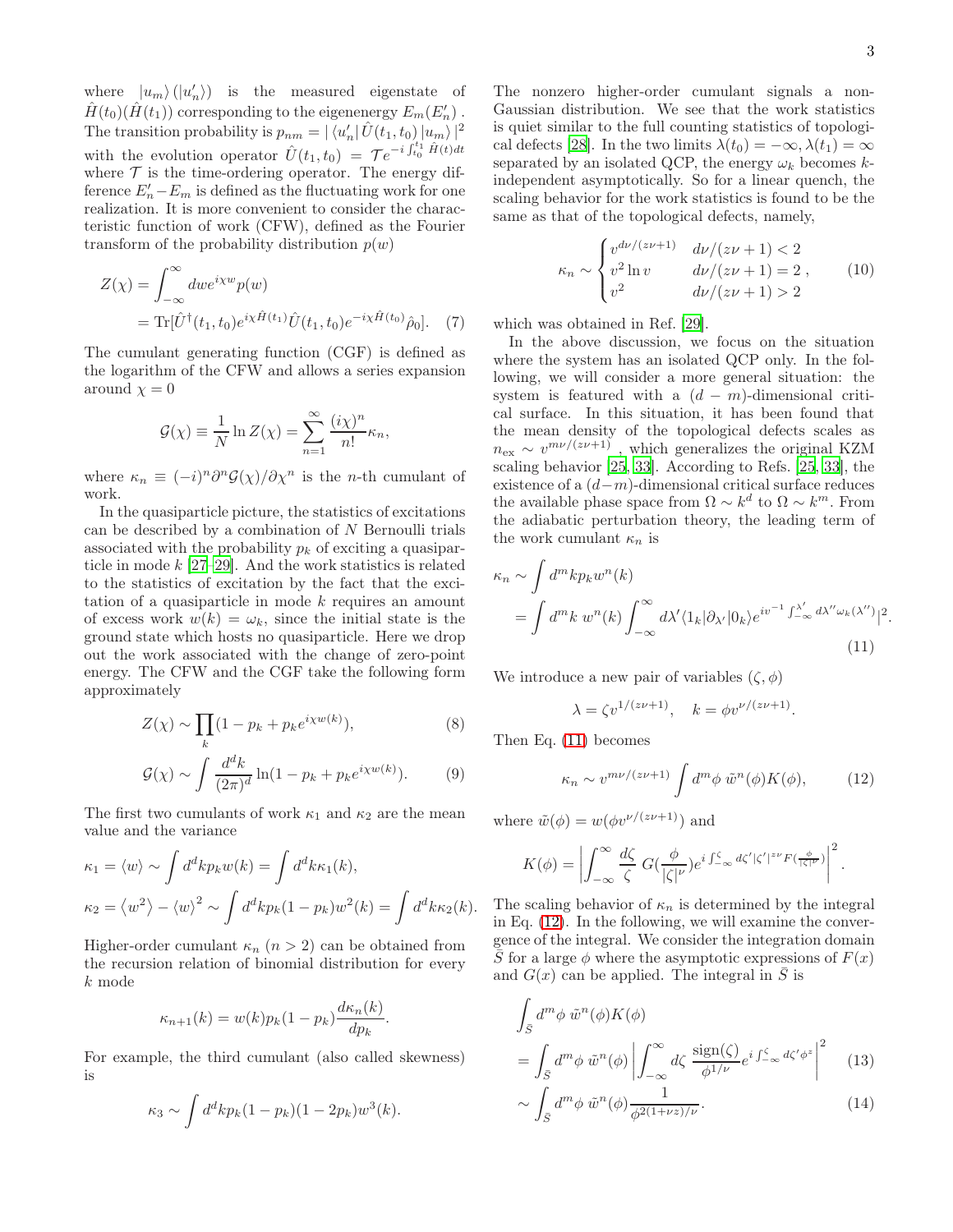If  $m\nu/(1 + \nu z) > 2$ , the integral in Eq. [\(14\)](#page-2-2) diverges, and the contributions from the high energy modes dominate, which further implies the breakdown of adiabatic perturbation theory. In this case, the scaling is quadratic, given by the regular analytic adiabatic pertur-bation theory [\[30\]](#page-7-22). For the critical case  $m\nu/(1+\nu z)=2$ , a logarithm correction is expected. If  $m\nu/(1+\nu z) < 2$ , the integral in Eq. [\(14\)](#page-2-2) converges, and the scaling behavior of  $\kappa_n$  (Eq. [\(12\)](#page-2-1)) is given by  $v^{m\nu/(z\nu+1)}$ . So we conclude that the  $n$ -th work cumulant also exhibits a different scaling behavior from Eq. [\(10\)](#page-2-3), i.e,

<span id="page-3-0"></span>
$$
\kappa_n \sim \begin{cases} v^{m\nu/(z\nu+1)} & m\nu/(z\nu+1) < 2\\ v^2 \ln v & m\nu/(z\nu+1) = 2\\ v^2 & m\nu/(z\nu+1) > 2 \end{cases} \tag{15}
$$

Eq. [\(15\)](#page-3-0) is the main result of our article. In the following we will demonstrate the validity of this result with an exactly solvable model, the 2D Kitaev honeycomb model.

#### III. EXAMPLE: THE 2D KITEAV HONEYCOMB MODEL

Our result Eq. [\(15\)](#page-3-0) is quite general. The usual quantum phase transition systems featured with an isolated QCP are included as a special case. For example, the scaling behavior of 1D transverse Ising model considered in Refs. [\[27,](#page-7-18) [29](#page-7-20)] is already included in Eq. [\(15\)](#page-3-0), since an isolated QCP can be seen as a critical surface of dimension  $d - m = 0$ , so  $m = d$ . From Eq. [\(15\)](#page-3-0), we recover Eq. [\(10\)](#page-2-3). Besides these systems, another example featured with a 1D critical surface is the 2D Kitaev honeycomb model (KHM) [\[25](#page-7-16), [33,](#page-8-0) [34](#page-8-1)], of which the ground state is exactly solvable. It is also worth mentioning that the KHM, which is initially proposed as a toy model to demonstrate the physics of quantum spin liquid, has been possibly realized in experiments [\[35](#page-8-2)[–38\]](#page-8-3). The promising material candidates realizing KHM include  $\alpha$ -RuCl<sub>3</sub> [\[39](#page-8-4)– [43\]](#page-8-5) and  $(Na_{1-x}Li_x)_2IrO_3$  [\[44](#page-8-6)[–46\]](#page-8-7).

Previous studies in quench dynamics of KHM usually focus on the mean value of physical quantities, such as the density of topological defects, residue heat, and correlation functions [\[23,](#page-7-14) [25](#page-7-16), [33](#page-8-0), [47](#page-8-8)]. Here we use the trace formula developed in Ref. [\[48\]](#page-8-9) for quadratic fermionic models to calculate the CFW associated with linearly quenching KHM, thus generalizing the previous studies from the mean value to all cumulants of work.

The Hamiltonian of the KHM is

$$
H = \sum_{x,\langle jl\rangle} J_x \sigma_{ja}^x \sigma_{lb}^x + \sum_{y,\langle jl\rangle} J_y \sigma_{ja}^y \sigma_{lb}^y + \sum_{z,\langle jl\rangle} J_z \sigma_{ja}^z \sigma_{jb}^z,
$$
\n(16)

where  $\sigma^{x,y,z}$  is the Pauli matrix,  $J_x, J_y, J_z$  denote the coupling strength, and  $\langle i l \rangle$  denotes the nearest neighbors. The lattice is shown in Fig. [1.](#page-3-1) We adapt the Jordan-Wigner transformation to introduce Majorana fermions



<span id="page-3-1"></span>Figure 1. The honeycomb lattice. Empty (filled) circles form the sub-lattice  $a(b)$ . The bonds with positive (negative) slope are called  $x(y)$  bonds. The vertical bonds are called  $z$  bonds.  $\mathbf{e}_x$  and  $\mathbf{e}_y$  denote the unit vectors along the horizontal and the vertical directions.

 $\hat{a}, \hat{A}$   $(\hat{b}, \hat{B})$  for sub-lattice a (b), namely,

<span id="page-3-2"></span>
$$
\hat{a}_j = \left[ \prod_{k < j} \sigma_k^z \right] \sigma_j^y, \quad \hat{A}_j = \left[ \prod_{k < j} \sigma_k^z \right] \sigma_j^x,\tag{17}
$$

<span id="page-3-3"></span>
$$
\hat{b}_j = \left[ \prod_{k < j} \sigma_k^z \right] \sigma_j^x, \quad \hat{B}_j = \left[ \prod_{k < j} \sigma_k^z \right] \sigma_j^y. \tag{18}
$$

The product in Eqs. [\(17,](#page-3-2) [18\)](#page-3-3) is over all sites on the onedimensional contour which threads the entire lattice [\[49](#page-8-10), [50](#page-8-11)]. It can be checked that they indeed anticommute with each other and satisfy the Majorana condition, for example,

$$
\left\{\hat{a}_j, \hat{A}_l\right\} = \left\{\hat{a}_j, \hat{b}_l\right\} = \left\{\hat{a}_j, \hat{B}_l\right\} = 0, \left\{\hat{a}_j, \hat{a}_l\right\} = 2\delta_{jl}.
$$

We rewrite the Hamiltonian in the form of Majorana fermions

$$
\hat{H} = \sum_j i \left[ J_x \hat{b}_j \hat{a}_{j-M_1} + J_y \hat{b}_j \hat{a}_{j+M_2} + J_z \hat{D}_j \hat{b}_j \hat{a}_j \right],
$$

where the lattice vectors are  $\mathbf{M}_1 = \frac{\sqrt{3}}{2} \mathbf{e_x} + \frac{3}{2} \mathbf{e_y}, \mathbf{M}_2 =$  $\frac{\sqrt{3}}{2}$ **e**<sub>x</sub> –  $\frac{3}{2}$ **e**<sub>y</sub>, and  $\hat{D}_j \equiv -i\hat{A}_j\hat{B}_j$ . It can be shown that  $\hat{D}_j$ is a constant of motion, i.e., commutes with  $\hat{H}$  [\[49](#page-8-10), [50\]](#page-8-11). Since  $\hat{D}_j^2 = 1, \hat{D}_j = \pm 1$  in its eigenspaces. According to the Lieb's theorem [\[51](#page-8-12)], the ground state is in the sector with all  $\hat{D}_j = 1$ ; a negative  $\hat{D}_j$  corresponds to a topological excitation [\[34](#page-8-1), [49](#page-8-10), [50\]](#page-8-11). Since we will focus on the ground state, we simply set all  $\hat{D}_j$  to be 1. The Hamiltonian in the so-called zero-flux sector is

$$
\hat{H} = \sum_{j} i \left[ J_x \hat{b}_j \hat{a}_{j-M_1} + J_y \hat{b}_j \hat{a}_{j+M_2} + J_z \hat{b}_j \hat{a}_j \right]. \tag{19}
$$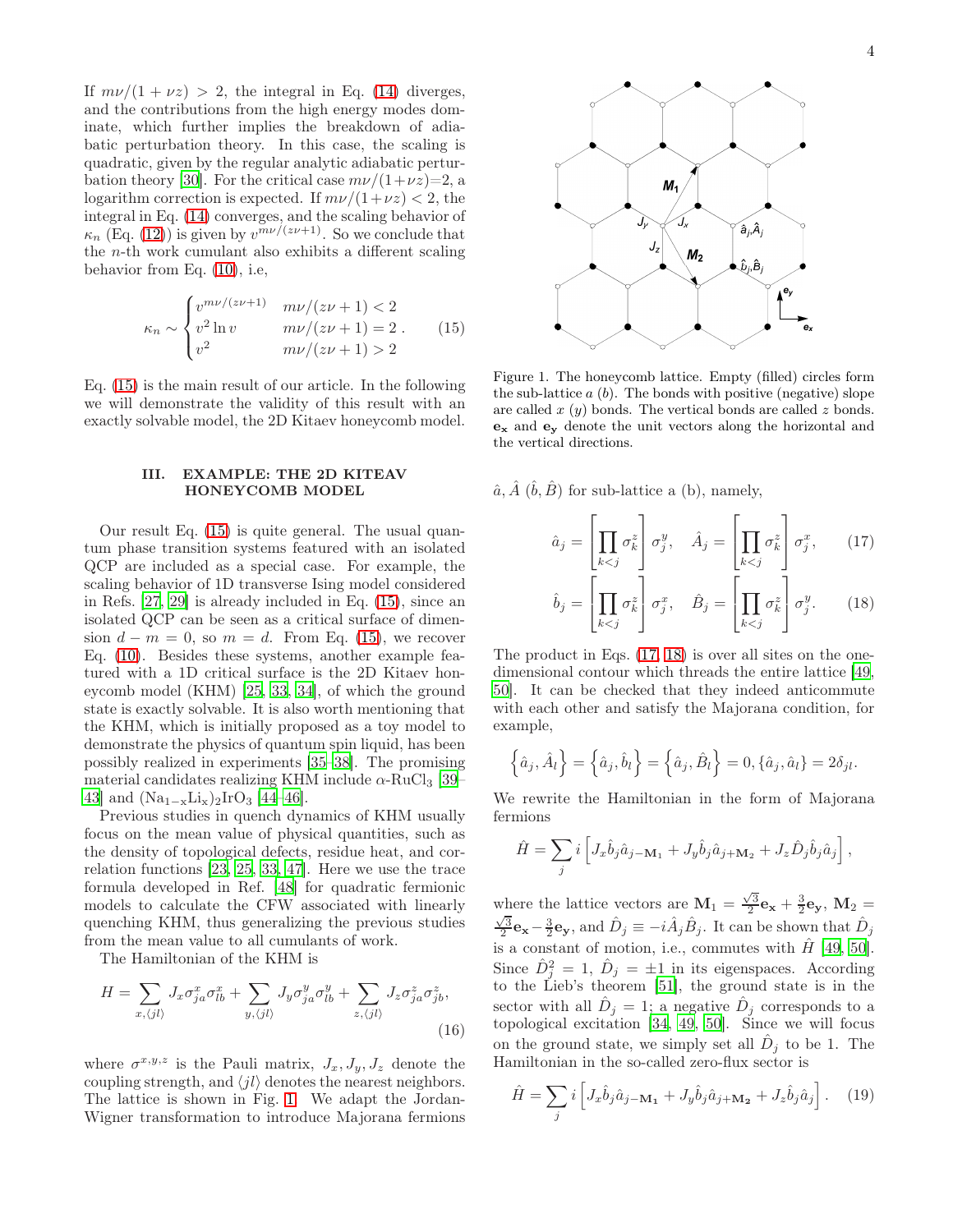Now we apply Fourier transform

$$
\hat{a}_j = \sqrt{\frac{2}{N_1 N_2}} \sum_{k \in \text{HBZ}} \left( e^{ikj} \hat{a}_k + e^{-ikj} \hat{a}_k^{\dagger} \right),
$$

$$
\hat{b}_j = \sqrt{\frac{2}{N_1 N_2}} \sum_{k \in \text{HBZ}} \left( e^{ikj} \hat{b}_k + e^{-ikj} \hat{b}_k^{\dagger} \right),
$$

with the fermionic operator  $\hat{a}_k$ ,  $\hat{b}_k$  for the k-th mode. The Brillouin zone (BZ) is spanned by  $\mathbf{k} = 2\pi \frac{p_1}{N_1} \mathbf{k}_1 + 2\pi \frac{p_2}{N_2} \mathbf{k}_2$ , where  $p_1 \in \left(-\frac{N_1}{2}, \frac{N_1}{2}\right), p_2 \in \left(-\frac{N_2}{2}, \frac{N_2}{2}\right)$  and  $\mathbf{k}_1 =$ √ 1  $\frac{1}{3}\mathbf{e}_{\mathbf{x}} + \frac{1}{3}\mathbf{e}_{\mathbf{y}}, \mathbf{k}_2 = \frac{1}{\sqrt{2}}$  $\frac{1}{3}\mathbf{e}_{\mathbf{x}} + \frac{-1}{3}\mathbf{e}_{\mathbf{y}}$ . In the above definition, we have assumed that there are  $N_1$  empty (filled) sites in every column and  $N_2$  in every row. And we restrict the momentum in the left half Brillouin zone (HBZ) satisfying  $\mathbf{k} \cdot \mathbf{e_x} \geq 0$ . The Hamiltonian is transformed into

$$
\hat{H} = 2 \sum_{k \in \text{HBZ}} \left( \hat{a}_k^\dagger \quad \hat{b}_k^\dagger \right) \begin{pmatrix} 0 & -if \\ if^* & 0 \end{pmatrix}_k \begin{pmatrix} \hat{a}_k \\ \hat{b}_k \end{pmatrix} \tag{20}
$$

$$
=\frac{1}{2}\sum_{k\in\text{HBZ}}\hat{\alpha}_k^T\mathcal{H}_k\hat{\alpha}_k,\tag{21}
$$

where

$$
\hat{\alpha}_k^T = \begin{pmatrix} \hat{a} & \hat{b} & \hat{a}^\dagger & \hat{b}^\dagger \end{pmatrix}_k, \quad f_k = J_x e^{i\mathbf{k}\cdot\mathbf{M}_1} + J_y e^{-i\mathbf{k}\cdot\mathbf{M}_2} + J_z
$$
 with

with

$$
\mathcal{H}_k = 2 \begin{pmatrix} 0 & 0 & 0 & -if^* \\ 0 & 0 & if & 0 \\ 0 & -if & 0 & 0 \\ if^* & 0 & 0 & 0 \end{pmatrix}_k.
$$
 (22)

The energy spectrum is

$$
E_k = \pm 2\sqrt{\epsilon_k^2 + \Delta_k^2},\tag{23}
$$

where

$$
\epsilon_k = \text{Re}[f_k] = J_x \cos(\mathbf{k} \cdot \mathbf{M}_1) + J_y \cos(\mathbf{k} \cdot \mathbf{M}_2) + J_z,
$$
  
(24)  

$$
\Delta_k = \text{Im}[f_k] = J_x \sin(\mathbf{k} \cdot \mathbf{M}_1) - J_y \sin(\mathbf{k} \cdot \mathbf{M}_2).
$$
 (25)

The model is gapless when  $J_x, J_y$  and  $J_z$  satisfy the triangular inequality (see Fig. [2\)](#page-4-0)

$$
|J_x| \le |J_y| + |J_z|; \quad |J_y| \le |J_x| + |J_z|; \quad |J_z| \le |J_x| + |J_z|.
$$

We consider the following linear quench protocol,

$$
J_x = \cos \theta, \quad J_y = \sin \theta, \quad J_z = vt,\tag{26}
$$

where  $\theta$  is fixed, and  $J_z$  is quenched linearly from  $J_0 =$  $vt_0$  to  $J_1 = vt_1$  with  $J_0 \ll -1$  and  $J_1 \gg 1$ . The phase diagram in the plane  $J_x + J_y + J_z = 1$  and the quench protocol are shown in Fig. [2.](#page-4-0)

The CFW [\(7\)](#page-2-4) can be rewritten as

$$
Z(\chi) = \text{Tr}[\hat{U}^{\dagger}(t_1, t_0)e^{i\chi \hat{H}(t_1)} \hat{U}(t_1, t_0)e^{-i\chi \hat{H}(t_1)} \hat{\rho}_0]
$$
  
= 
$$
\text{Tr}[e^{i\chi \hat{H}^H(t_1)} e^{-(i\chi + \beta)\hat{H}(t_0)}],
$$



<span id="page-4-0"></span>Figure 2. The phase diagram of Kitaev model in the plane  $J_x + J_y + J_z = 1$ ,  $J_x, J_y, J_z \geq 0$ . The shadowed triangle indicates the gapless phase of the KHM. The three arrows stand for three quench protocols: (I)  $J_x = \cos(\pi/3), J_y =$  $\sin(\pi/3)$ ; (II)  $J_x = 1, J_y = 0$ ; (III)  $J_x = J_y + J_z = 1$ . In all three protocols, we linearly vary  $J_z = vt$  which starts from  $J_0 < -1$  to  $J_1 > 1$ .

where

$$
\hat{H}^{H}(t_{1}) = \hat{U}^{\dagger}(t_{1}, t_{0}) \hat{H}(t_{1}) \hat{U}(t_{1}, t_{0})
$$
\n
$$
= \sum_{k \in \text{HBZ}} \hat{\alpha}_{k}^{T}(t_{1}) \mathcal{H}_{k}(t_{1}) \hat{\alpha}_{k}(t_{1}) \qquad (27)
$$

is the final Hamiltonian in the Heisenberg picture, and the ground state is represented by a thermal equilibrium state  $\hat{\rho}_0 = e^{-\beta \hat{H}(t_0)} / \text{Tr}[e^{-\beta \hat{H}(t_0)}]$  with  $\beta \to \infty$ .  $\hat{\alpha}_k(t_1)$  is determined by the Heisenberg equation of motion

<span id="page-4-1"></span>
$$
i\frac{d}{dt}\hat{\alpha}_k^H(t) = \left[\hat{\alpha}_k^H, \hat{H}^H(t)\right].
$$

The solution is linear due to the quadratic form of the Hamiltonian

$$
\hat{\alpha}_k^H(t) = L_k(t)\hat{\alpha}_k + C_k(t).
$$

where the coefficient matrices  $L_k(t)$  and  $C_k(t)$  satisfy

$$
i\frac{d}{dt}L_k(t) = \tau_F \mathcal{H}_k(t)L_k(t), \quad L(t_0) = \mathbf{I}_{4\times 4},
$$
  

$$
i\frac{d}{dt}C_k(t) = \tau_F \mathcal{H}_k(t)C_k(t), \quad C(t_0) = 0,
$$
 (28)

with

<span id="page-4-2"></span>
$$
\tau_F = \begin{pmatrix} 0 & \mathbf{I}_{2\times 2} \\ \mathbf{I}_{2\times 2} & 0 \end{pmatrix}
$$

and  $\mathbf{I}_{n \times n}$  is the *n*-dimensional identity matrix. The dynamics is mapped to the standard Landau-Zener problem [\[30\]](#page-7-22). We find  $C_k(t_1) = 0$ , and the transition matrix  $L_k(t_1) = \text{diag}(\Lambda_k, \Lambda_k^*)$  is a block diagonal matrix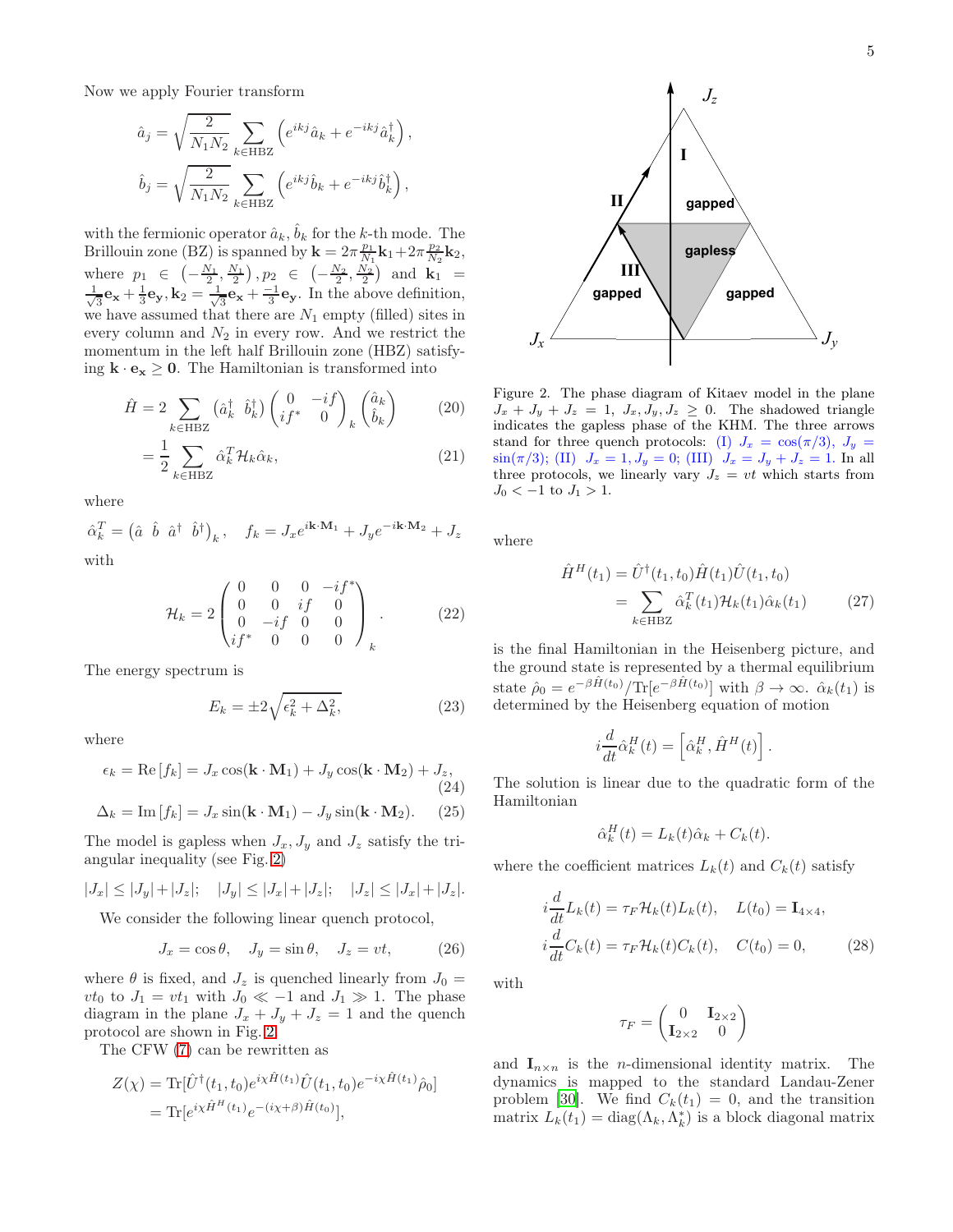where the  $2 \times 2$  matrix  $\Lambda_k$  in the limit  $t_0 \to -\infty$ ,  $t_1 \to \infty$ is

$$
\Lambda_k(t_1) \approx \sqrt{p_k} \left[ \cos \Theta_k(t_1, t_0) \mathbf{I}_{2 \times 2} + i \sin \Theta_k(t_1, t_0) \sigma^y \right] \n- i \sqrt{1 - p_k} \left[ \cos \Theta'_k(t_1, t_0) \sigma^z - \sin \Theta'_k(t_1, t_0) \sigma^x \right],
$$
\n(29)

where  $\Theta(t_1, t_0)$  and  $\Theta'(t_1, t_0)$  are two phase factors which do not appear in the final result of the CFW in the above limits. For completeness, we give the expression of  $\Theta(t_1, t_0)$  and  $\Theta'(t_1, t_0)$  in Appendix [A.](#page-6-0) The Landau-Zener transition probability  $p_k$  for mode k is

<span id="page-5-1"></span>
$$
p_k = e^{-\frac{2\pi}{v}\Delta_k^2} = e^{-\frac{2\pi}{v}[J_x \sin(\mathbf{k} \cdot \mathbf{M}_1) - J_y \sin(\mathbf{k} \cdot \mathbf{M}_2)]^2}.
$$
 (30)

Substituting these results into Eq. [\(27\)](#page-4-1), the Hamiltonian at the final time can be written as

$$
\hat{H}^{H}(t_{1}) = \sum_{k \in \text{HBZ}} \hat{\alpha}_{k}^{T}(t_{1}) \mathcal{H}_{k}(t_{1}) \hat{\alpha}_{k}(t_{1})
$$
\n
$$
= \sum_{k \in \text{HBZ}} \hat{\alpha}_{k}^{T} L_{k}^{T}(t_{1}) \mathcal{H}_{k}(t_{1}) L_{k}(t_{1}) \hat{\alpha}_{k}.
$$

Now we use the trace formula [\[48](#page-8-9)]

$$
\operatorname{Tr}\left[\prod_{k} \exp\left(\frac{1}{2}\hat{\alpha}_{k}^{T} \mathcal{H}_{k} \hat{\alpha}_{k}\right)\right] = \left\{\operatorname{det}\left[\prod_{k} \exp\left(\tau_{F} \mathcal{H}_{k}\right) + I\right]\right\}_{\tag{31}
$$

and find that the CFW at zero temperature can be approximately (exactly in the limit  $t_0 \to -\infty$ ,  $t_1 \to \infty$ ) written as

$$
Z(\chi) = \prod_{k} Z(\chi, k)
$$
  
=  $e^{-2i(J_1 + J_0)\chi} \prod_{k} \left[ (1 - p_k) + p_k e^{4iJ_1\chi} \right].$  (32)

We see that the CFW consists of two parts: a global work corresponding to the shift of zero-point energy (the ground state energies are  $2J_0$  and  $-2J_1$  at the initial time  $t_0$  and the final time  $t_1$ , respectively); a product of contributions from different  $k$  modes. For every  $k$  mode, there is a probability  $p_k$  of exciting a quasiparticle at the cost of work  $4J_1$ . The CGF can be expressed as

$$
\mathcal{G}(\chi) = \frac{1}{N} \ln Z(\chi) = \int_{\text{HBZ}} \frac{d^2 k}{S_{\text{BZ}}} \ln Z(k, \chi)
$$
  

$$
\approx \int_{\text{HBZ}} \frac{d^2 k}{S_{\text{BZ}}} \left[ \ln \left( 1 - p_k + p_k e^{4iJ_1 \chi} \right) - 2i\chi (J_0 + J_1) \right],
$$
(33)

where  $S_{\text{BZ}}$  is the area of the BZ. As mentioned before, the second term in Eq. [\(33\)](#page-5-0) only shifts the mean value of work  $\kappa_1$  by a constant, and does not affect higher-order cumulants  $\kappa_n$   $(n \geq 2)$ . So we can ignore it in  $\kappa_1$  in the analysis of the scaling behavior. Substituting Eq. [\(30\)](#page-5-1) into Eq. [\(33\)](#page-5-0), we obtain the scaling behavior of the first

three cumulants

<span id="page-5-2"></span>
$$
\kappa_1 = \int_{\text{H}BZ} \frac{d^2 k}{S_{\text{B}Z}} 4J_1 p_k \sim v^{1/2},
$$
  
\n
$$
\kappa_2 = \int_{\text{H}BZ} \frac{d^2 k}{S_{\text{B}Z}} (4J_1)^2 p_k (1 - p_k) \sim v^{1/2},
$$
  
\n
$$
\kappa_3 = \int_{\text{H}BZ} \frac{d^2 k}{S_{\text{B}Z}} (4J_1)^3 p_k (1 - p_k) (1 - 2p_k) \sim v^{1/2},
$$
 (34)

which are consistent with Eq. [\(15\)](#page-3-0) with  $m = \nu = z = 1$ for the KHM. Higher-order cumulants of work can be obtained in a similar way.

In the following, we consider two quench protocols (a third protocol that quenches along one edge of the gapless phase is left in Appendix [B\)](#page-7-25). Although they all lead to the same scaling behaviors, the details differ. In protocol I, we choose  $\theta = \pi/3$  [see Fig. [2](#page-4-0) (I)]. The system crosses through the gapless phase without touching any vertexes of the shaded triangle in Fig. [2.](#page-4-0) Corresponding to any points in the gapless phase, there are some isolated Fermi points in the HBZ for which the gap vanishes. As  $J_z$  ramps up, these isolated Fermi points draw critical lines in the HBZ. In protocol II,  $\theta = 0$  [see Fig. [2](#page-4-0) (II)], we quench the system along one edge of the big triangle in Fig. [2.](#page-4-0) In this protocol, only one (multi)critical point is touched. At this (multi)critical point, the gap vanishes along a line (instead of some isolated points) in the HBZ. Now we numerically integrate the time-dependent Schrödinger equations in momentum space, and show the simulation results of cumulants of work statistics in Fig. [3.](#page-6-1) It can be seen that the numerical results agree very well with our theoretical prediction.

### IV. DISCUSSION AND SUMMARY

<span id="page-5-0"></span>Before concluding our article, we would like to give the following remarks: (1) We consider the scaling behavior of the cumulants of the work distribution only. In parallel, the scaling behavior of the cumulants of the topological defects can be studied in a similar way. In fact, they exhibit exactly the same scaling behaviors. (2) The critical surface can be easily found in a wide range of models. It either has a gapless phase while the gap vanishes in a handful of isolated points in the BZ, or it has single critical point but the gap vanishes at a surface in the BZ. The above two features are expected in high dimensional or multiple parameter-dependent systems, such as the nodal line semimetal [\[52](#page-8-13)[–54\]](#page-8-14). An trivial example of the first case is the 1D Kitaev chain (or 1D XY model) [\[55](#page-8-15), [56\]](#page-8-16), which has gapless phase when the superconducting gap is zero. When quenching across this gapless phase, the gapless point sweeps the 1D BZ, forming a 1D critical surface. The work and quasiparticle excitation are all constant, consistent with the prediction of Eq. [\(15\)](#page-3-0). (3) We consider only the situation of quenching the system from one gapped phase to another. Other protocols can also be considered such as stopping at an anisotropic QCP [\[23](#page-7-14)]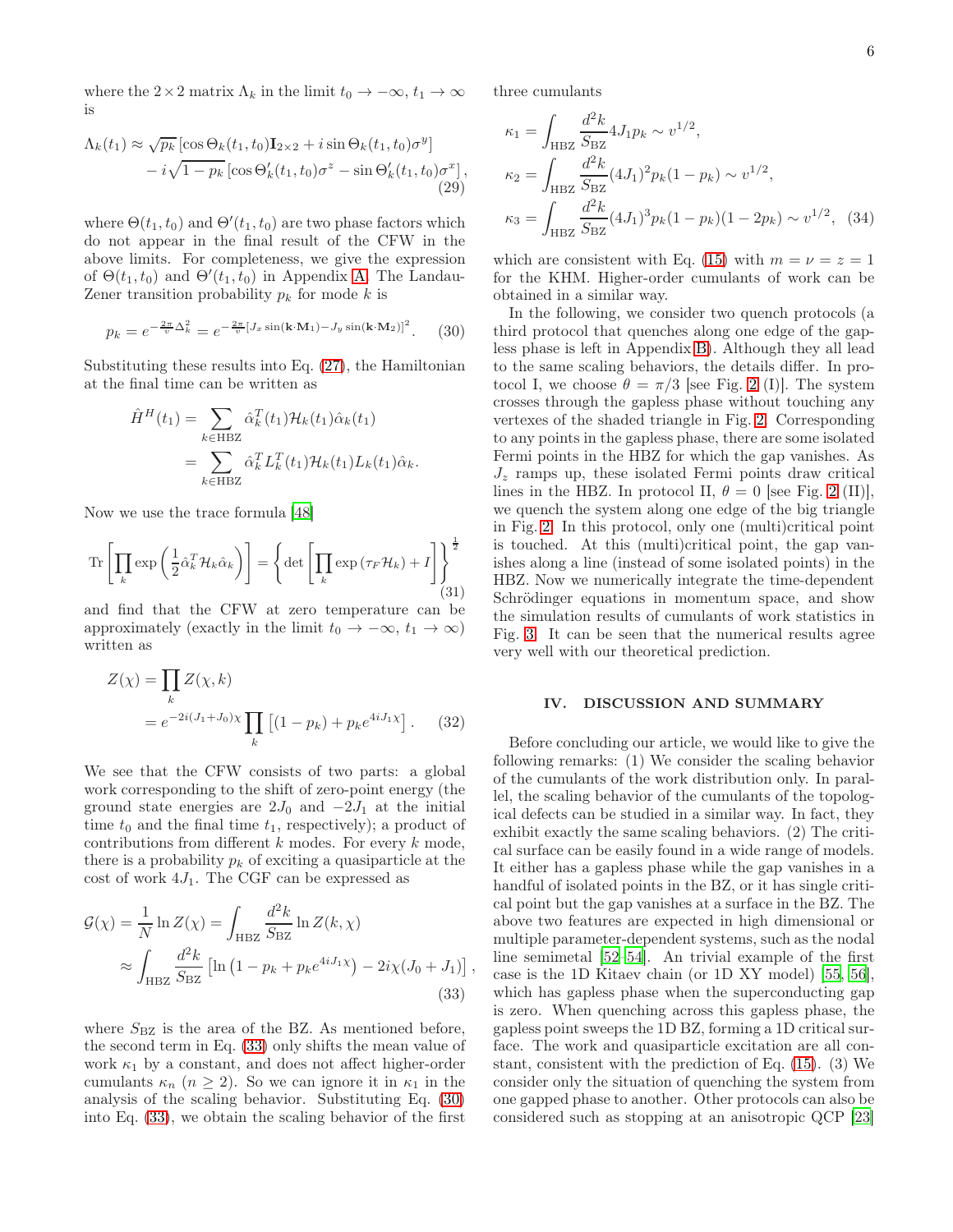

<span id="page-6-1"></span>Figure 3. The first three cumulants of work for the KHM quenched linearly across a gapless phase. The parameters are chosen to be  $J_1 = 10$ ,  $J_0 = -10$ ,  $\theta = \pi/3$  for (a) and  $\theta = 0$  for (b). The markers correspond to the results from numerical integration of the time-dependent Schrödinger equations in momentum space and solid lines are the fits. The site number is  $400\times400$ . The slopes of the solid lines are in good agreement with the theoretical prediction [\(15\)](#page-3-0).

or periodically driven protocols [\[57\]](#page-8-17). Hopefully, different scaling behaviors of cumulants of work will be obtained for these protocols.

In summary, we have extended the scaling behavior for work statistics form crossing an isolated QCP to a critical surface. The presence of the critical surface reduces the available phase space for quasiparticle excitation, resulting in a scaling behavior for work statistics different from the situation of an isolated QCP. We use the adiabatic perturbation theory to study the general scaling behavior

and calculate the exact CFW of the KHM by utilizing the group-theoretical technique to verify our general results. The exact CFW shows that the work distribution is a Poisson binomial distribution. Extensions of our current work to systems beyond the quasiparticle picture and single-particle excitation approximation will be given in our future studies.

#### ACKNOWLEDGMENTS

Fan Zhang thanks the helpful discussion with Jinfu Chen and Zhaoyu Fei. H. T. Quan acknowledges support from the National Science Foundation of China under grants 11775001, 11534002, and 11825501.

### <span id="page-6-0"></span>Appendix A: Landau-Zener Problem of KHM

In this appendix, we sketch the solution to Eq. [\(28\)](#page-4-2). Since  $\tau_F \mathcal{H}_k$  in Eq. [\(28\)](#page-4-2) is block diagonal,  $L_k(t)$  and  $C_k(t)$ will remain block diagonal in the evolution as they are initially block diagonal. We do not need to consider  $C_k(t)$ , because  $C_k(t)$  is a zero matrix initially and will remain zero under the unitary evolution. It is sufficient to consider the evolution of the upper block matrix  $\Lambda_k(t)$  of  $L_k(t)$ . The lower block matrix is related to the upper block matrix by the complex conjugate. The upper block matrix of  $\tau_F \mathcal{H}_k$  is

$$
\mathcal{H}_k^u = \begin{pmatrix} 0 & -if \\ if^* & 0 \end{pmatrix}_k = \epsilon_k \sigma^y + \Delta_k \sigma^x.
$$
 (A1)

The dynamics can be transformed to the standard form of the Landau-Zener problem by a gauge transformation  $U_x = \exp(-i\pi\sigma^x/4)$  and introducing a rescaled time  $s_k = \sqrt{2vt} + \sqrt{2}(J_x \cos k_1 + J_y \cos k_2)/v$  [\[23,](#page-7-14) [25,](#page-7-16) [33\]](#page-8-0). For simplicity, we omit the subscript  $k$  of  $s_k$ . The equation of motion of  $\tilde{\Lambda}_k(s) = U_x \Lambda_k(t)$  is

$$
i\frac{d}{ds}\tilde{\Lambda}_k(s)=\begin{pmatrix} s & \sqrt{2}\Delta_k/\sqrt{v}\\ \sqrt{2}\Delta_k/\sqrt{v} & s \end{pmatrix}\Lambda_k'.
$$

<span id="page-6-2"></span>In the limit  $t_0 \rightarrow -\infty, t_1 \rightarrow \infty$ , i.e.,  $s_0 \equiv s(t_0) \rightarrow$  $-\infty, s_1 \equiv s(t_1) \to \infty$ , the asymptotic solution of  $\tilde{\Lambda}_k(s)$ is

$$
\tilde{\Lambda}_k(s_1) = \left\{ \sqrt{p_k} \left[ \cos \tilde{\Theta}_k(s_1, s_0) \mathbf{I}_{2 \times 2} + i \sin \tilde{\Theta}_k(s_1, s_0) \sigma^z \right] + i \sqrt{1 - p_k} \left[ \cos \tilde{\Theta'}_k(s_1, s_0) \sigma^y + \sin \tilde{\Theta'}_k(s_1, s_0) \sigma^x \right] \right\} \tilde{\Lambda}_k(s_0),
$$

where  $\tilde{\Lambda}_k(s_0) = U_x$ , Landau-Zener transition probability  $p_k = \exp(-2\pi \Delta_k^2/v)$  and

$$
\tilde{\Theta}(s_1, s_0) = -\frac{i}{2}(s_1^2 - s_0^2) + \frac{i\Delta_k^2}{v}\ln(-s_0/s_1),
$$
  
\n
$$
\tilde{\Theta}'(s_1, s_0) = i\pi/4 - \frac{i}{2}(s_1^2 + s_0^2) - \frac{i\Delta_k^2}{v}\ln(-2s_0s_1) + \ln\left[\Gamma(i\Delta_k^2/v)\sqrt{\Delta_k^2\sinh(\pi\Delta_k^2/v)/(v\pi)}\right]
$$
\n(A2)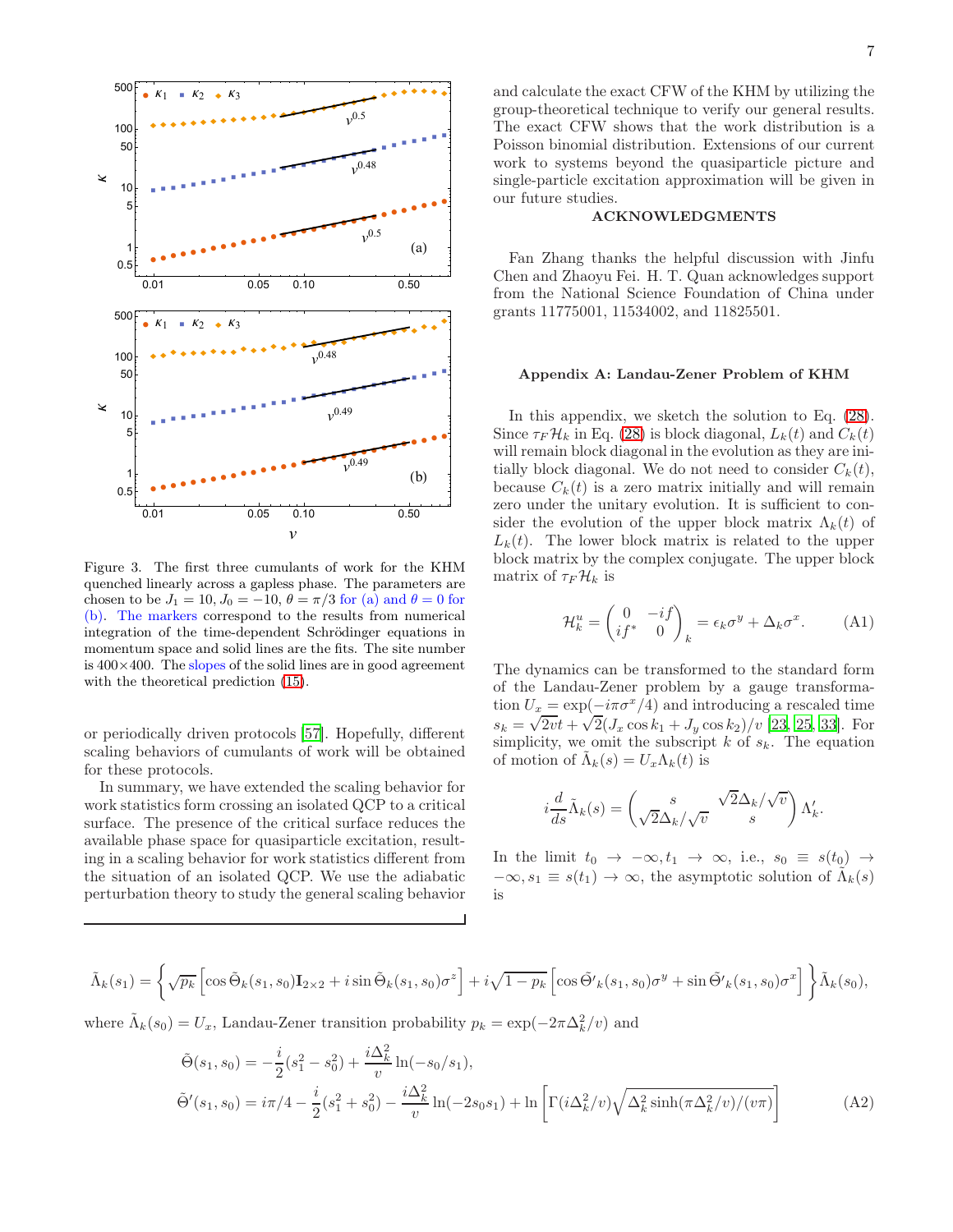with gamma function  $\Gamma(x)$ . Changing the variable from s to t in Eq. [\(A2\)](#page-6-2), we obtain the expression of  $\Theta(t_1, t_0)$  and  $\Theta'(t_1, t_0)$  in Eq. [\(29\)](#page-5-2).

## <span id="page-7-25"></span>Appendix B: Quench along one edge of the gapless phase

In this appendix, we consider the protocol that quenches along one edge of the shaded triangle [see Fig. [2](#page-4-0) (III)], i.e. we keep  $J_x = J_y + J_z$  and linearly vary  $J_z = vt$  and  $J_y = J_x - vt$ . The system is always gapless along the edge. The Hamiltonian of the corresponding Landau-Zener problem is

$$
\hat{H}_{LZ}(\mathbf{k}) = 2 \left[ vt \sin \frac{k_2}{2} + \tilde{\epsilon}(\mathbf{k}) \right] \hat{\sigma}_z + 2 \tilde{\Delta}(\mathbf{k}) \hat{\sigma}_{\perp}(\mathbf{k}),
$$

where  $\tilde{\epsilon}(\mathbf{k}) = 2J_x \sin[(2k_2 - k_1)/2] \cos[(k_1 + k_2)]/2$ ,<br>and the minimum gap  $2\tilde{\Delta}(\mathbf{k}) = 2J_x \cos[(k_1 - k_2)]$ and the minimum gap  $2\Delta(\mathbf{k}) = 2J_x \cos[(k_1 - 2k_2)/2] \cos[(k_1 + k_2)/2]$ . The matrix  $\hat{\sigma}_+(\mathbf{k}) =$  $2k_2/2 |\cos [(k_1 + k_2)/2]$ . The matrix  $\hat{\sigma}_\perp(\mathbf{k})$  =<br>-  $\sin (k_2/2) \hat{\sigma}_x$  +  $\cos (k_2/2) \hat{\sigma}_y$ . The Landau-Zener  $-\sin(k_2/2)\hat{\sigma}_x + \cos(k_2/2)\hat{\sigma}_y$ . probability for this protocol is

$$
p'_{k} = \exp\left[-\frac{2\pi\tilde{\Delta}^{2}(\mathbf{k})}{v\sin(k_{2}/2)}\right]
$$
  
= 
$$
\exp\left[-\frac{8\pi J_{x}^{2}\cos^{2}\left(\frac{k_{1}-2k_{2}}{2}\right)\cos^{2}\left(\frac{k_{1}+k_{2}}{2}\right)}{v\sin(k_{2}/2)}\right].
$$

- <span id="page-7-0"></span>[1] I. Bloch, J. Dalibard, and W. Zwerger, [Rev. Mod. Phys.](https://doi.org/10.1103/RevModPhys.80.885) 80, 885 (2008).
- <span id="page-7-2"></span>[2] J. Dziarmaga, Adv. Phys. 59[, 1063 \(2010\).](https://doi.org/10.1080/00018732.2010.514702)
- [3] M. A. Cazalilla, R. Citro, T. Giamarchi, E. Orignac, and M. Rigol, [Rev. Mod. Phys.](https://doi.org/ 10.1103/RevModPhys.83.1405) 83, 1405 (2011).
- <span id="page-7-3"></span>[4] A. Polkovnikov, K. Sengupta, A. Silva, and M. Vengalattore, [Rev. Mod. Phys.](https://doi.org/10.1103/RevModPhys.83.863) 83, 863 (2011).
- [5] E. Altman and R. Vosk, [Annu. Rev. Condens. Matter Phys.](https://doi.org/10.1146/annurev-conmatphys-031214-014701) 6, 383 (2015).
- [6] T. Langen, R. Geiger, and J. Schmiedmayer, [Annu. Rev. Condens. Matter Phys.](https://doi.org/10.1146/annurev-conmatphys-031214-014548) 6, 201 (2015).
- [7] H. Aoki, N. Tsuji, M. Eckstein, M. Kollar, T. Oka, and P. Werner, [Rev. Mod. Phys.](https://doi.org/ 10.1103/RevModPhys.86.779) 86, 779 (2014).
- [8] M. Heyl, [Rep. Prog. Phys.](https://doi.org/10.1088/1361-6633/aaaf9a) 81, 054001 (2018).
- <span id="page-7-1"></span>[9] C. Monroe, W. C. Campbell, L.-M. Duan, Z.-X. Gong, A. V. Gorshkov, P. W. Hess, R. Islam, K. Kim, N. M. Linke, G. Pagano, P. Richerme, C. Senko, and N. Y. Yao, [Rev. Mod. Phys.](https://doi.org/ 10.1103/RevModPhys.93.025001) 93, 025001 (2021).
- <span id="page-7-4"></span>[10] T. W. B. Kibble, J. Phys. A **9**[, 1387 \(1976\).](https://doi.org/10.1088/0305-4470/9/8/029)
- [11] T. Kibble, Phys. Rep. 67[, 183 \(1980\).](https://doi.org/https://doi.org/10.1016/0370-1573(80)90091-5)
- [12] W. H. Zurek, Nature 317[, 505 \(1985\).](https://doi.org/10.1038/317505a0)
- <span id="page-7-5"></span>[13] W. Zurek, Phys. Rep. **276**[, 177 \(1996\).](https://doi.org/https://doi.org/10.1016/S0370-1573(96)00009-9)
- <span id="page-7-6"></span>[14] S. Sachdev, Quantum phase transitions (Cambridge university press, 2011).
- <span id="page-7-7"></span>[15] J. Dziarmaga, [Phys. Rev. Lett.](https://doi.org/10.1103/PhysRevLett.95.245701) 95, 245701 (2005).
- <span id="page-7-21"></span>[16] A. Polkovnikov, Phys. Rev. B 72[, 161201\(R\) \(2005\).](https://doi.org/10.1103/PhysRevB.72.161201)
- <span id="page-7-8"></span>[17] W. H. Zurek, U. Dorner, and P. Zoller, [Phys. Rev. Lett.](https://doi.org/10.1103/PhysRevLett.95.105701) 95, 105701 (2005).

Corresponding to this protocol, there are three critical lines in which the minimum gap  $\tilde{\Delta}$  vanishes:  $k_x = \pi/\sqrt{3}$ ,  $k_x = 3\sqrt{3}k_y \pm 2\pi/\sqrt{3}$ . Expand  $\tilde{\Delta}(\mathbf{k})$  along these critical lines, we get  $\tilde{\Delta}(\mathbf{k}) \sim |\mathbf{k}| \equiv |\mathbf{k}|^{z_2}$  and  $\tilde{\epsilon}(\mathbf{k}) \sim |\mathbf{k}|^2 \equiv |\mathbf{k}|^{z_1}$ . Hence, the dynamical critical exponent is still  $z = 1$ . Since this protocol also draws critical lines in the HBZ, we conclude that its scaling behavior of work statistics is the same as quenching across the inner area of the gapless phase, i.e.,  $\kappa_n \sim v^{1/2}$ . This is different from the case in 1D XY model when quenching along the gapless line [\[55](#page-8-15), [56](#page-8-16), [58](#page-8-18)], where  $z = z_1 = 1 < z_2 = 2$ . In the latter case, the mean density of defects scales as  $\langle n_{ex} \rangle \sim v^{d\nu/(v_{z2}+1)} =$  $v^{1/3}$  rather than  $v^{d\nu/(z\nu+1)} = v^{1/2}$  predicted by KZM.

- <span id="page-7-9"></span>[18] A. Polkovnikov, [Phys. Rev. Lett.](https://doi.org/10.1103/PhysRevLett.101.220402) 101, 220402 (2008).
- <span id="page-7-10"></span>[19] K. Sengupta and D. Phys. Rev. A **80**[, 032304 \(2009\).](https://doi.org/10.1103/PhysRevA.80.032304)<br>D. Sen, K. Sengupta,
- <span id="page-7-11"></span>[20] D. Sen, K. Sengupta, and S. Mondal, [Phys. Rev. Lett.](https://doi.org/10.1103/PhysRevLett.101.016806) 101, 016806 (2008).
- <span id="page-7-12"></span>[21] R. Barankov and A. Polkovnikov, [Phys. Rev. Lett.](https://doi.org/10.1103/PhysRevLett.101.076801) 101, 076801 (2008).
- <span id="page-7-13"></span>[22] A. Dutta, R. R. P. Singh, and U. Divakaran, [Europhys. Lett.](https://doi.org/10.1209/0295-5075/89/67001) 89, 67001 (2010).
- <span id="page-7-14"></span>[23] T. Hikichi, S. Suzuki, and K. Sengupta, Phys. Rev. B 82[, 174305 \(2010\).](https://doi.org/10.1103/PhysRevB.82.174305)
- <span id="page-7-15"></span>[24] V. Mukherjee and A. Dutta, [Europhys. Lett.](https://doi.org/10.1209/0295-5075/92/37004) 92, 37004 (2010).
- <span id="page-7-16"></span>[25] K. Sengupta, D. Sen, and S. Mondal, [Phys. Rev. Lett.](https://doi.org/10.1103/PhysRevLett.100.077204) 100, 077204 (2008).
- <span id="page-7-17"></span>[26] A. Polkovnikov and V. Gritsev, Nat. Phys. 4[, 477 \(2008\).](https://doi.org/10.1038/nphys963)
- <span id="page-7-18"></span>[27] A. del Campo, [Phys. Rev. Lett.](https://doi.org/10.1103/PhysRevLett.121.200601) **121**, 200601 (2018).
- <span id="page-7-19"></span>[28] F. J. Gómez-Ruiz, J. J. Mayo, and A. del Campo, [Phys. Rev. Lett.](https://doi.org/10.1103/PhysRevLett.124.240602) 124, 240602 (2020).
- <span id="page-7-20"></span>[29] Z. Fei, N. Freitas, V. Cavina, H. T. Quan, and M. Esposito, [Phys. Rev. Lett.](https://doi.org/ 10.1103/PhysRevLett.124.170603) 124, 170603 (2020).
- <span id="page-7-22"></span>[30] C. De Grandi and A. Polkovnikov, in Quantum Quenching, Annealing and Computation (Springer, 2010) pp. 75– 114.
- <span id="page-7-23"></span>[31] B. I. Halperin, [Phys. Today](https://doi.org/10.1063/PT.3.4137) **72**, 42 (2019).
- <span id="page-7-24"></span>[32] For the fermionic quasiparticle, it is always satisfied, while for bosonic excitation, this approximation is fulfilled only for small excitation probability.